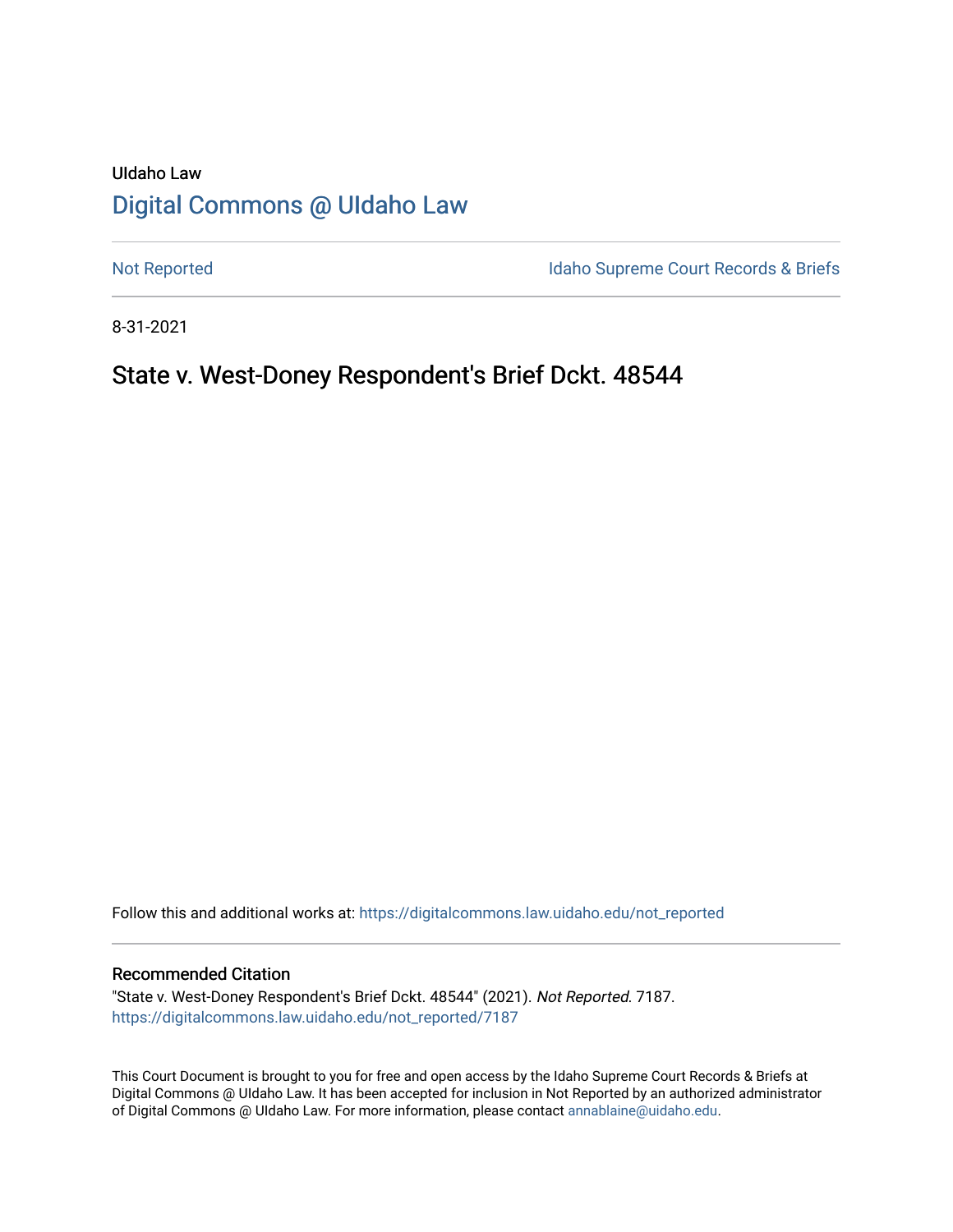Electronically Filed 8/31/2021 4:56 PM Idaho Supreme Court Melanie Gagnepain, Clerk of the Court By: Brad Thies, Deputy Clerk

LAWRENCE G. WASDEN Attorney General State of Idaho

MARK A. KUBINSKI Deputy Attorney General Chief, Criminal Law Division

KENNETH K. JORGENSEN Deputy Attorney General P.O. Box 83720 Boise, Idaho 83720-0010 (208) 334-4534 Email: ecf@ag.idaho.gov

### IN THE SUPREME COURT OF THE STATE OF IDAHO

| STATE OF IDAHO,        |                                                                  |
|------------------------|------------------------------------------------------------------|
|                        | 48544-2021,<br>48545-2021<br>NOS.<br>$\mathcal{R}_{\mathcal{L}}$ |
| Plaintiff-Respondent,  | 48546-2021                                                       |
|                        |                                                                  |
|                        |                                                                  |
| V.                     | Ada County Case Nos. CR01-17-7437,                               |
|                        | CR01-20-14901 & CR01-20-26633                                    |
|                        |                                                                  |
| JESSICA JO WEST-DONEY, |                                                                  |
|                        | <b>RESPONDENT'S BRIEF</b>                                        |
| Defendant-Appellant.   |                                                                  |
|                        |                                                                  |

Has Jessica Jo West-Doney failed to show that the district court abused its discretion by declining to retain jurisdiction in all three cases?

### ARGUMENT

### West-Doney Has Failed To Show That The District Court Abused Its Discretion

## A. Introduction

In March of 2017, Jessica Jo West-Doney broke into four storage units and stole a bicycle.

(48544 PSI, pp. 3-4.) West-Doney rode the bicycle to a friend's house, and took her friend's truck

without his permission. (48544 PSI, p. 4.) When authorities contacted her about the thefts she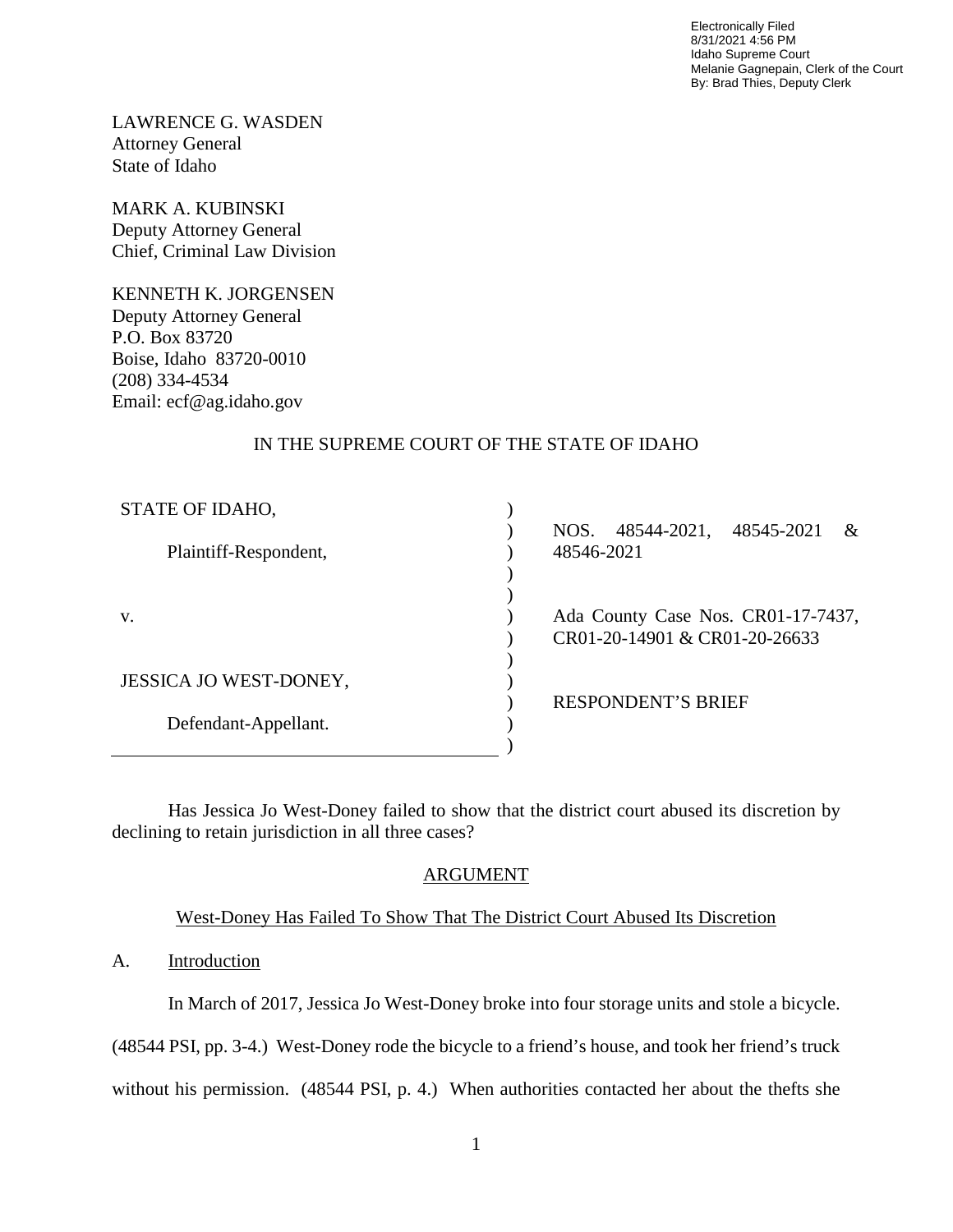identified herself as Jessica Fain two times, but her ID later revealed true identity. (48544 PSI, pp. 3-4.) Authorities conducted a search of the vehicle and found a black case inside West-Doney's purse, which contained two needles, a spoon, scissors, a white bottle and a clear bag with 0.8 grams of methamphetamine. (48544 PSI, p. 3.)

Under case number CR01-17-7437, the state charged West-Doney with one count of burglary, one count of possession of a controlled substance, one count of petit theft, one count of possession of drug paraphernalia, and one count of providing false information to law enforcement. (48544 R., pp. 30-31.) West-Doney pleaded guilty to one count of burglary, and the state agreed to dismiss the remaining charges and a separate criminal case. (48544 R., pp. 34, 36-42.) The district court sentenced West-Doney to five years, with two years determinate and retained jurisdiction. (48544 R., pp. 49-51.) Following a period of retained jurisdiction, the district court placed West-Doney on probation for a period of five years. (48544 R., pp. 55-58.)

In January of 2020, West-Doney broke into a residence belonging to Craig Hamlin's deceased mother, and filled a boat with property from inside the house. (48546 PSI, pp. 91-92.) West-Doney connected the boat to the vehicle she was driving, but the boat disconnected from the ball hitch and damaged the garage door of the house she had broken into, and the boat. (48546 PSI, pp. 91-92.) West-Doney then loaded a golf cart that was in the residence with photos and paintings, and drove the golf cart until the battery died. (48546 PSI, p. 92.) West-Doney left the golf cart at a school, and took the photos and paintings with her, as Johnny Allen picked her up in his truck. (48546 PSI, p. 92.)

In March of 2020, the state filed a motion for probation violation, as West-Doney had been charged with numerous crimes in CR01-20-12097 and CR01-19-45142. (48544 R., pp. 70-72.) The district court released West-Doney on her own recognizance, and on April 1, 2020, West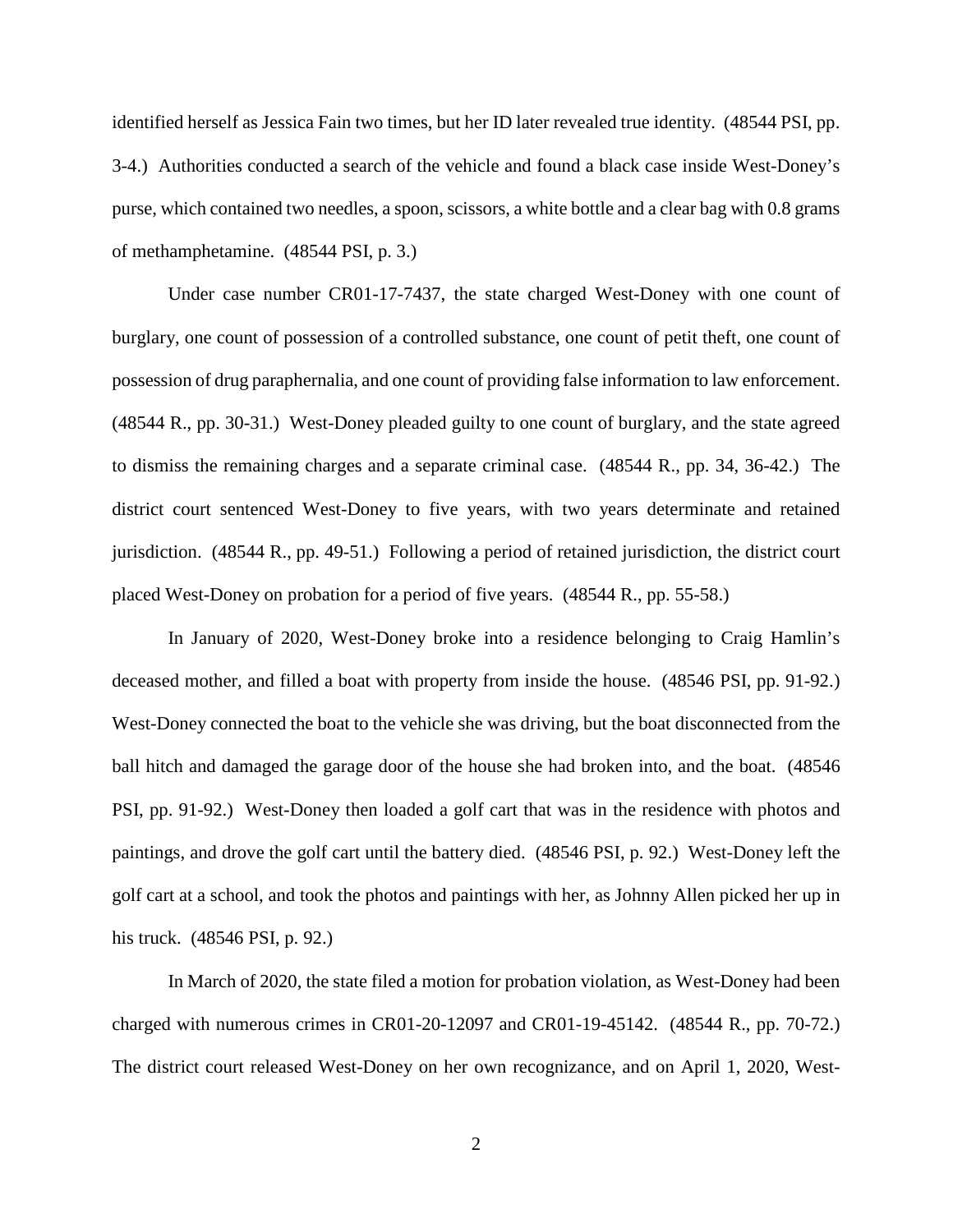Doney stole Iva Harris' green 2006 Kia Sportage, which contained Iva's purse, driver's license and \$160. (48544 R., p. 101; 48546 PSI, pp. 239, 248.) West Doney destroyed the ignition and spray painted half of the vehicle red. (48546 PSI, p. 248.) On April 3, 2020, West-Doney stole a 1997 Dodge pickup from Chris Atkinson's business. (48546 PSI, pp. 205-206, 271.) West-Doney drove the truck through the company's parking lot gate, damaging the vehicle and the fence. (48546 PSI, pp. 206, 271.) West-Doney drove the Dodge truck up to Table Rock until the vehicle got stuck. (48546 PSI, p. 206.) West-Doney then walked down from Table Rock and stole a white 2003 Toyota Tacoma from Jill Kronberg. (48546 PSI, p. 206.)

On April 5, 2020, West-Doney broke into James and Timothy Howell's residence and pickup truck. (48545 PSI, p. 7.) James woke up to West-Doney in his bedroom, and she threw change at him and ran out of the house. (48545 PSI, p. 7.) James and Timothy found tools that had been moved to the front door, and advised that West-Doney had gone through their truck and tried to take food and laundry detergent. (48545 PSI, p. 7.) Authorities accompanied James and Timothy outside to the front yard where an officer used a flashlight to find West-Doney hiding under a truck. (48545 R., p. 7.)

Under case number CR01-20-14901, the state charged West-Doney with two counts of burglary for entering the Howell residence and vehicle. (48545 R., pp. 19-20.) Under case number CR01-20-26633, the state charged West-Doney with one count of attempted grand theft, one count of grand theft, and one count of burglary for the crimes committed at Craig Hamlin's deceased mother's house. (48546 R., pp. 31-33.) The state also charged West-Doney with one count of grand theft for stealing Iva Harris' Kia Sportage, purse, ID and cash, one count of grand theft for stealing Jill Kronberg's truck, one count of grand theft for stealing Christopher Atkinson's truck,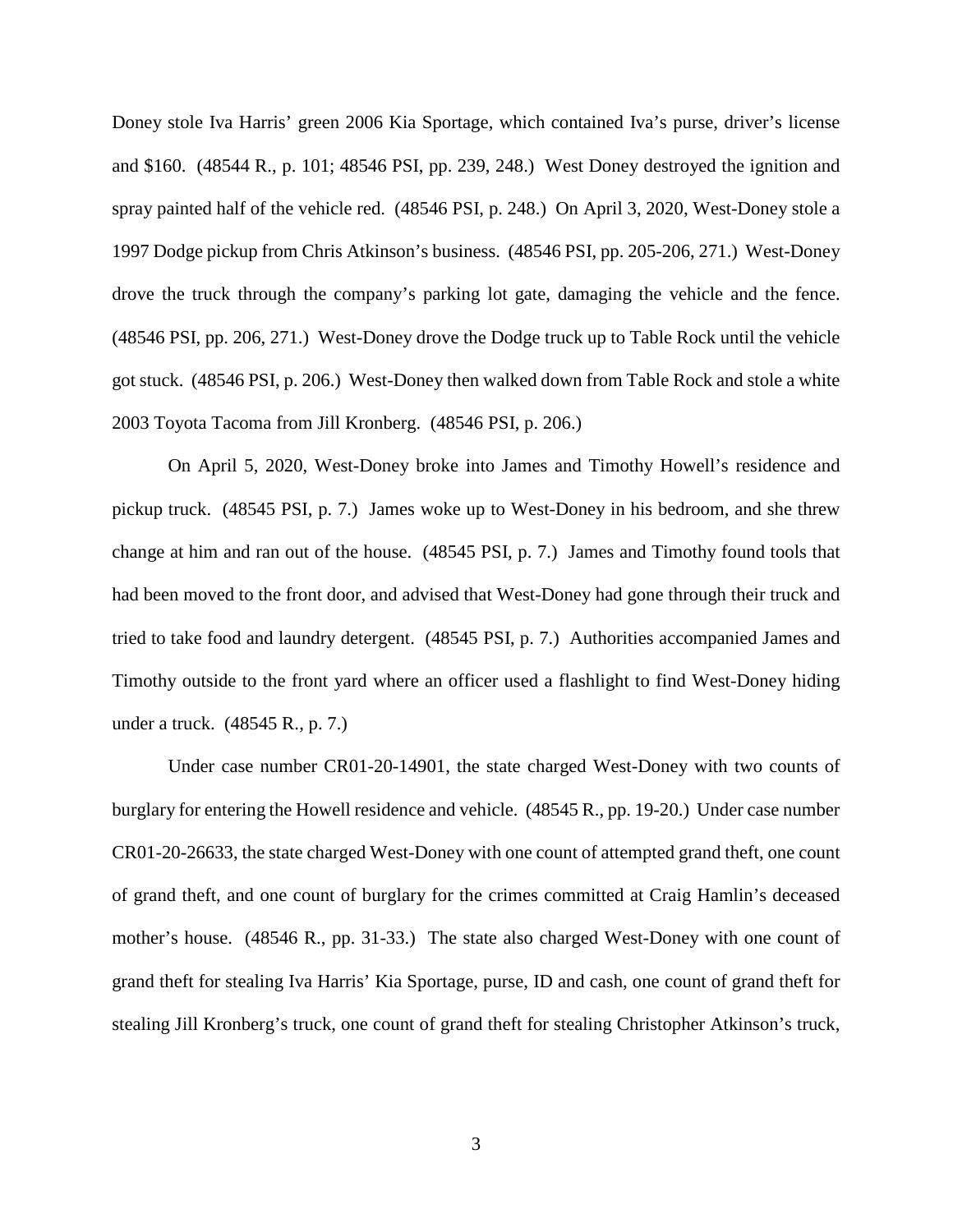and malicious injury to property for driving Christopher Atkinson's truck through his company's fence. (48546 R., pp. 31-33.)

In CR01-17-7437, the state filed an amended motion for probation violation, including the new offenses in CR01-20-14901 and CR01-20-26633. (48544 R., pp. 127-129.) West-Doney admitted to violating her probation, and the district court executed the underlying sentence of five years, with two years determinate and credit for 615 days served. (48544 R., pp. 133, 142-144.) The district court ordered that the sentence run concurrent with the sentences imposed in CR01- 20-26633, and consecutive to the sentence imposed in CR01-20-14901. (48544 R., p. 143.)

In CR01-20-14901, West-Doney pleaded guilty to one count of burglary, and the district court sentenced her to six years, with one year determinate and credit for two days served. (48545 R., pp. 34, 40-42.) The district court ordered that the sentence run consecutive to those imposed in CR01-17-7437 and CR01-20-26633. (48545 R., pp. 40-42.) In CR01-20-26633, West-Doney pleaded guilty to one count of grand theft, one count of burglary, and one count of malicious injury to property. (48546 R., pp. 46-49.) The district court sentenced her to fourteen years, with six years determinate for grand theft, ten years, with six years determinate for burglary, and five years determinate for malicious injury to property. (48546 R., pp. 55-58.) The district court credited West-Doney for 156 days served, and ordered that the sentences in CR01-20-26633 run concurrent to that imposed in CR01-17-7437, and that the sentence in CR01-20-14901 run consecutively. (48546 R., pp. 55-58.) As part of the global plea agreement, the state dismissed the remaining charges in CR01-20-14901 and CR01-20-26633, and the entirety of CR01-20-12097. (48545 R., pp. 31-33; 48546 R., pp. 48-49.) West-Doney then filed timely appeals in all three cases. (48544 R., pp. 146-148; 48545 R., pp. 44-46; 48546 R., pp. 60-62.)

4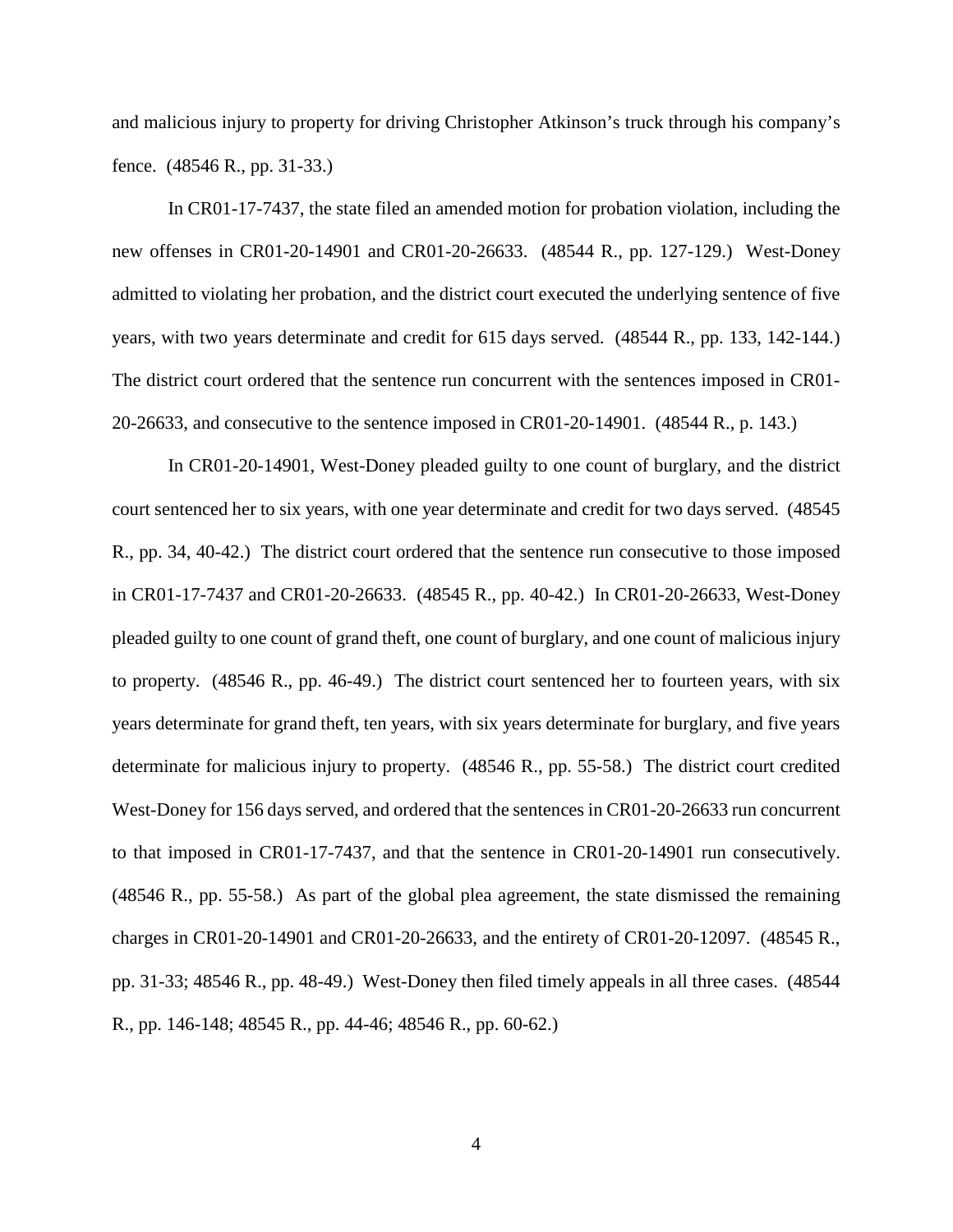On appeal, West-Doney argues that "the district court abused its discretion by failing to retain jurisdiction in her three cases." (Appellant's brief, p. 1.) West-Doney has failed to show that the district court abused its discretion by declining to retain jurisdiction in all three cases.

#### B. Standard Of Review

The decision whether to retain jurisdiction is a matter within the sound discretion of the district court and will not be overturned on appeal absent an abuse of that discretion. State v. Lee, 117 Idaho 203, 205-06, 786 P.2d 594, 596-97 (Ct. App. 1990). The primary purpose of a district court retaining jurisdiction is to enable the court to obtain additional information regarding whether the defendant has sufficient rehabilitative potential and is suitable for probation. State v. Jones, 141 Idaho 673, 677, 115 P.3d 764, 768 (Ct. App. 2005). Probation is the ultimate goal of retained jurisdiction. Id. There can be no abuse of discretion if the district court has sufficient evidence before it to conclude that the defendant is not a suitable candidate for probation. Id.

In evaluating whether a lower court abused its discretion, the appellate court conducts a four-part inquiry, which asks "whether the trial court: (1) correctly perceived the issue as one of discretion; (2) acted within the outer boundaries of its discretion; (3) acted consistently with the legal standards applicable to the specific choices available to it; and (4) reached its decision by the exercise of reason." State v. Herrera, 164 Idaho 261, 270, 429 P.3d 149, 158 (2018) (citing Lunneborg v. My Fun Life, 163 Idaho 856, 863, 421 P.3d 187, 194 (2018)).

#### C. West-Doney Has Shown No Abuse Of The District Court's Discretion

The record shows the district court perceived its discretion, employed the correct legal standards to the issue before it, and acted reasonably and within the scope of its discretion.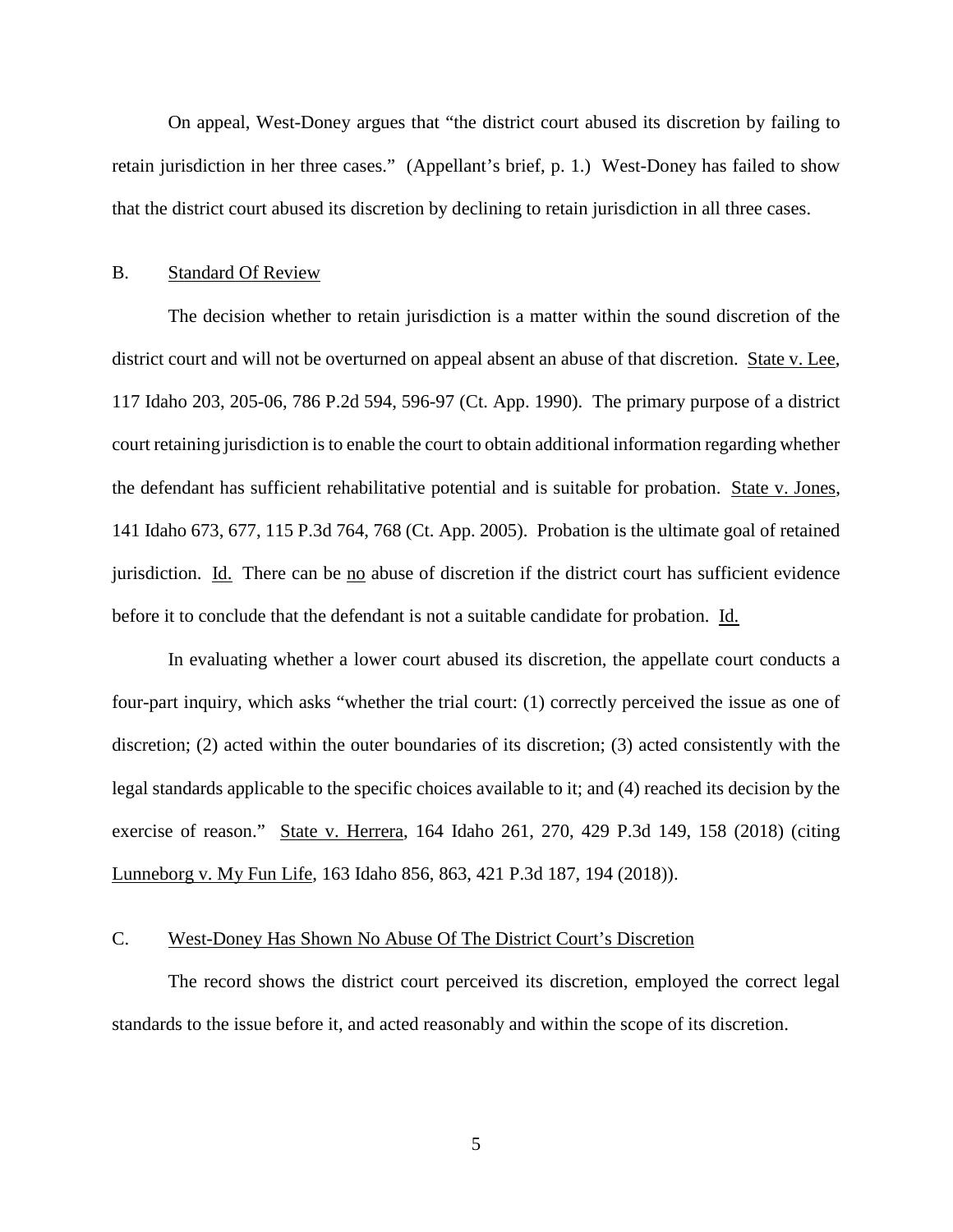At the disposition and sentencing hearing, the district court considered "four factors at [West-Doney's] sentencing a disposition: protection of society, deterrence of crime, rehabilitation and punishment." (12/16/2020 Tr., p. 23, Ls. 9-12.) The district court stated that this "is a drug issue and a criminal issue. The criminal issue is the willingness to put people and their property at risk." (12/16/2020 Tr., p. 23, Ls. 15-18.) The district court noted that West-Doney "already had a Rider, though it hasn't been recent," and "the conduct here is deep and deserves imposition." (12/16/2020 Tr., p. 23, Ls. 22-24.)

West-Doney argues that the mitigating factors—difficult childhood, substance abuse issues, mental health issues, willingness to overcome addiction, previous completion of a rider, enrollment in community college, and her landscaping business—show an abuse of discretion. (Appellant's brief, pp. 6-9.) West-Doney's argument does not show an abuse of discretion. Her 2017 LSI score was thirty at her initial sentencing, placing her in the moderate risk to reoffend category. (48544 PSI, p. 17.) West-Doney's criminal history now consists of numerous felonies, two periods on probation, and a period of retained jurisdiction. (48544 PSI, pp. 5-6.) Her criminal conduct caused significant damage and loss of property to numerous people. (48544 PSI, pp. 85- 103; 48545 PSI, pp. 11-14; 48546 PSI, pp. 16-20, 30-61, 212-213, 250-252, 285-294.) While on her previous rider, West-Doney received four verbal warnings and one written warning. (48544 PSI, p. 137.) She received alternative sanction for sleeping, and eventually received an infraction for the same behavior. (48544 PSI, pp. 137.)

West-Doney's criminal conduct on probation shows that she is not amenable to community supervision, and that probation is failing to reform her criminal thinking. West-Doney presents a significant risk to the community, and execution of the sentences imposed provides appropriate protection to society. West-Doney's conduct on probation shows that there is an undue risk that